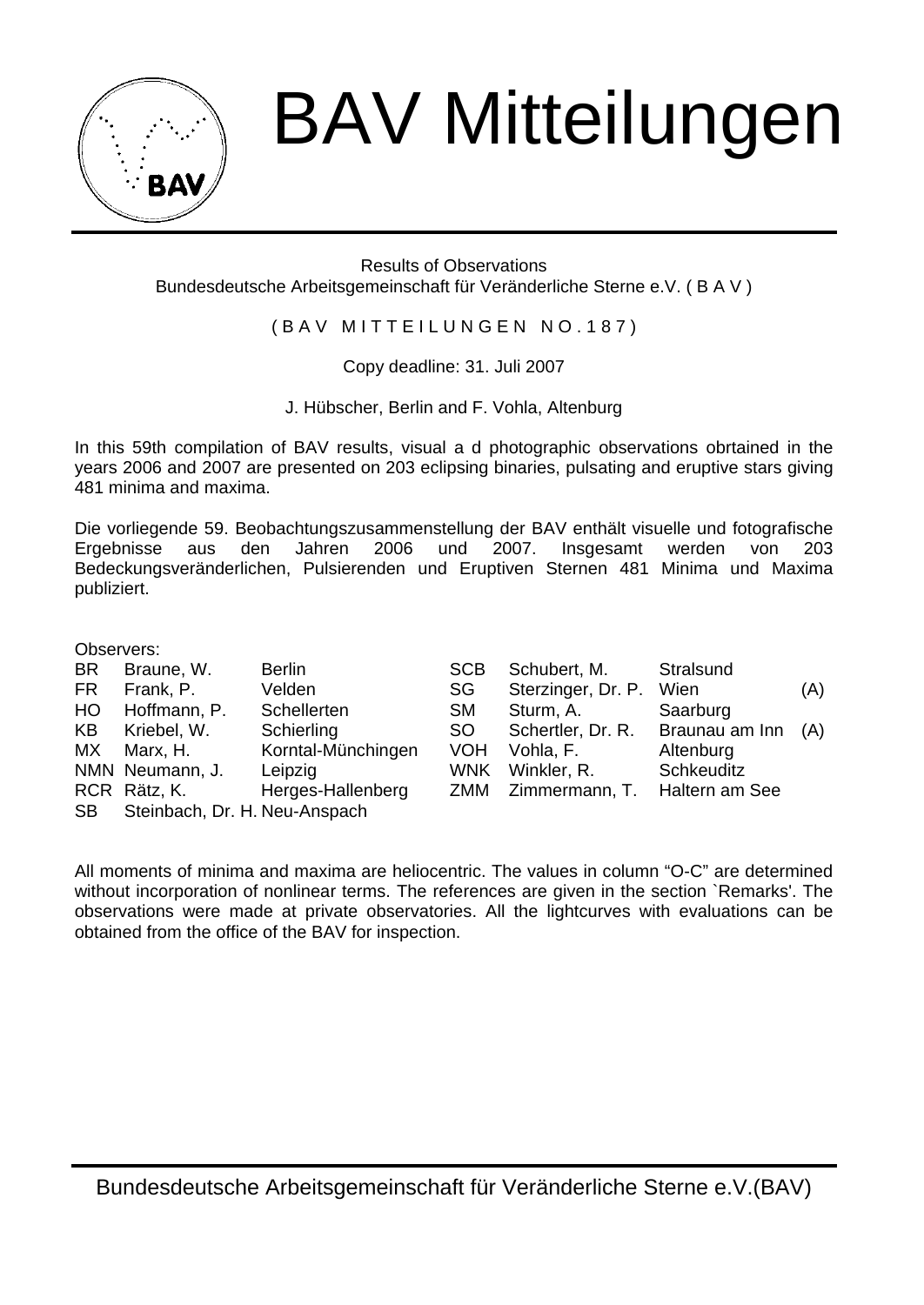2

## Eclipsing Binaries

|              |        | Variable Min HJD 24 P Obs 0-C      |  |                      |                   |         |  | Rem |
|--------------|--------|------------------------------------|--|----------------------|-------------------|---------|--|-----|
|              |        | XZ And 54000.340 BR +0.159 GCVS 85 |  |                      |                   |         |  |     |
| AB           | And    | 54026.256 BR                       |  |                      | $-0.023$ s        | GCVS 85 |  |     |
| OO           |        | Aql 53933.471 SCB +0.033           |  |                      |                   | GCVS 85 |  |     |
|              |        | 54002.403                          |  | SCB                  | +0.041 GCVS 85    |         |  |     |
| SS           | Ari    | 54001.406                          |  | BR - 0.033 GCVS 85   |                   |         |  |     |
| RZ           |        | Cas 53993.450 BR +0.063 GCVS 85    |  |                      |                   |         |  |     |
| TW           |        | Cas 53993.416 BR -0.038 GCVS 85    |  |                      |                   |         |  |     |
| GSC4030.2020 |        |                                    |  |                      |                   |         |  |     |
|              | $\cos$ | 48509.473 F                        |  | FR                   |                   |         |  | 1)  |
|              |        | 48509.616 s F                      |  | FR.                  |                   |         |  | 1)  |
| VW           |        | Cep 54000.389                      |  | SCB -0.037 s GCVS 85 |                   |         |  |     |
| GT           |        | Cep 53966.65                       |  | KB                   | $+0.15$           | SAC 73  |  | red |
| RX           | Her    | 53933.457                          |  | SCB                  | $+0.005$          | GCVS 85 |  |     |
| SZ           | Her    | 53948.421                          |  | RCR -0.014           |                   | GCVS 85 |  |     |
| RT           | Lac    | 53993.57 s                         |  | KB 1999 N            | $-0.22$ s         | GCVS 85 |  | red |
| SW           | Lac    | 54000.304                          |  | <b>BR</b>            | $+0.065$          | GCVS 85 |  |     |
|              |        | 54026.282                          |  | <b>BR</b>            | +0.064            | GCVS 85 |  |     |
|              |        | beta Lyr 52898.20 :                |  | BR <b>BR</b>         | +0.67 s           | GCVS 85 |  | red |
|              |        | $52905.15$ s:                      |  | BR <sub>a</sub>      | $+1.16$           | GCVS 85 |  | red |
|              |        | 53260.85                           |  | BR                   | $+1.73$<br>S      | GCVS 85 |  | red |
|              |        | 53648.80                           |  | BR                   | $+2.27$ s         | GCVS 85 |  | red |
| DI           |        | Peg 53945.476                      |  | RCR                  | $+0.047$          | GCVS 87 |  |     |
|              |        | 53992.394                          |  |                      |                   |         |  |     |
| IQ           |        | Per 53992.384                      |  |                      | BR +0.814 GCVS 87 |         |  |     |

Remarks: : = uncertain s = secondary minimum red = reduced results F = photographic time series 1) = CCD-camera OES-LcCCD12 GCVS yy = General Catalogue of Variable Stars,4th edition, 19yy SAC vv = Rocznik Astronomiczny No.vv, Krakow (SAC)

RR-Lyrae- and Delta-Scuti-Stars

| Variable    |            | Max HJD 24 P          | Obs       | $O - C$  |                   | Rem |
|-------------|------------|-----------------------|-----------|----------|-------------------|-----|
| SW          | And        | 53993.383             | BR.       | $-0.038$ | IBVS 4143=BAVM 76 |     |
|             |            | 54001.349             | BR.       | $-0.032$ | IBVS 4143=BAVM 76 |     |
| $_{\rm OV}$ | And        | 53992.343             | <b>BR</b> | $-0.023$ | MVS 11,133        |     |
|             |            | 54001.292<br>$\sim$ : | BR.       | $-0.015$ | MVS 11,133        |     |
| TW          | <b>Boo</b> | 54222.375             | ZMM       | $-0.028$ | BAVR 48,189       |     |
| ΖZ          | Del        | 53987.412             | SB        |          |                   |     |
| TW          | Her        | 53932.415             | <b>SB</b> | $-0.008$ | GCVS 85           |     |
| <b>BD</b>   | Her        | 53992.414             | SB        | $+0.048$ | BAVR 49,105       |     |
|             |            | 54002.328             | <b>SB</b> | $+0.010$ | BAVR 49,105       |     |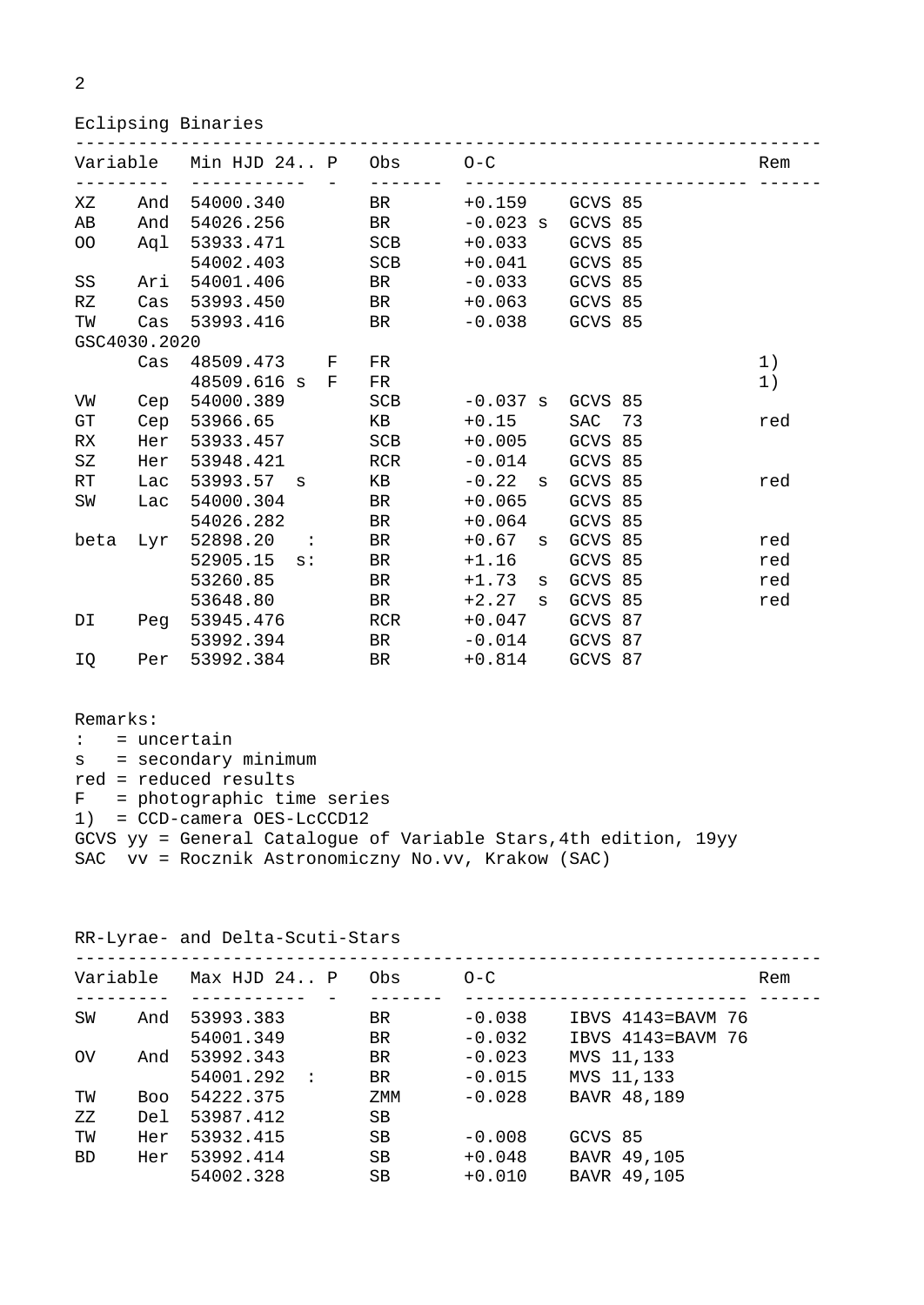RR-Lyrae- and Delta-Scuti-Stars

| Variable  |     | Max HJD 24 P           | Obs | $O-C$    |             |  |  |  |
|-----------|-----|------------------------|-----|----------|-------------|--|--|--|
| RR.       | Leo | 54205.388              | ZMM | $+0.030$ | BAVR 47,67  |  |  |  |
| FN        | Lyr | 53917.446              | SB  | $+0.014$ | GCVS 85     |  |  |  |
| NR.       | Lyr | 53987.397              | SB  |          |             |  |  |  |
| DH        | Peg | 53992.344:             | BR. | $+0.024$ | GCVS 87     |  |  |  |
|           |     | 54001.270<br>$\cdot$ : | BR. | $+0.007$ | GCVS 87     |  |  |  |
| AN        | Ser | 54198.446              | ZMM | $-0.001$ | GCVS 87     |  |  |  |
| <b>RV</b> | UMa | 53849.397              | KB. | $+0.005$ | BAVR 48,189 |  |  |  |
|           |     | 54223.385              | ZMM | $+0.009$ | BAVR 48,189 |  |  |  |
|           |     |                        |     |          |             |  |  |  |

Remarks:

: = uncertain

IBVS nnnn = Information Bulletin on Variable Stars No.nnnn MVS vv,ppp = Mitteilungen über Veränderl. Sterne; volume,pages BAVR nn,ppp = BAV Rundbrief No.nn, page ppp

Delta-Cephei-Stars

|      |        | Variable Max HJD 24 P Obs |           | $O-C$   |         |  | Rem |
|------|--------|---------------------------|-----------|---------|---------|--|-----|
| RY.  | CMa    | 54115.38                  | SM        | $+0.62$ | GCVS 85 |  | red |
| RS   | Cas    | 53980.28                  | КB        | $-0.06$ | GCVS 85 |  | red |
| RW   | $\cos$ | 54036.83                  | КB        | $-2.43$ | GCVS 85 |  | red |
| VV   | Cas    | 53990.48                  | KB        | $-0.46$ | GCVS 85 |  | red |
| V    | Cen    | 53884.44                  | <b>SM</b> |         |         |  | red |
| R    | Cru    | 53885.29                  | SM        |         |         |  | red |
| T    | Cru    | 53886.19                  | <b>SM</b> |         |         |  | red |
| TX   | Cyq    | 53989.51                  | КB        | $+0.65$ | GCVS 85 |  | red |
| VX   | Cyg    | 53991.95                  | KB        | $+0.67$ | GCVS 85 |  | red |
| zeta | Gem    | 54168.58                  | SM        | $-1.24$ | GCVS 85 |  | red |
| R    | Mus    | 53886.39                  | <b>SM</b> |         |         |  | red |
| S    | Nor    | 53880.04                  | <b>SM</b> |         |         |  | red |
| ВF   | Oph    | 53888.79                  | SM        |         |         |  | red |
| U    | Sgr    | 53935.18                  | SM        | $-0.14$ | GCVS 87 |  | red |
| W    | Sgr    | 53931.42                  | <b>SM</b> | $-0.44$ | GCVS 87 |  | red |
| Χ    | Sgr    | 53904.32                  | SΜ        | -0.46   | GCVS 87 |  | red |
| Υ    | Sgr    | 53943.58                  | SM        | $+0.64$ | GCVS 87 |  | red |
| AP   | Sgr    | 53935.18                  | <b>SM</b> |         |         |  | red |
| BB   | Sgr    | 53934.08                  | SM        | +0.49   | GCVS 87 |  | red |
| V350 | Sgr    | 53934.18                  | SM        | $-0.16$ | GCVS 85 |  | red |
| RV.  | Sco    | 53885.29                  | SM        |         |         |  | red |
| R    | TrA    | 53889.80                  | SM        |         |         |  | red |
| S    | TrA    | 53887.44                  | SM        |         |         |  | red |
| AX   | Vel    | 53882.45                  | SM        |         |         |  | red |

Remarks: red = reduced results GCVS yy = General Catalogue of Variable Stars,4th edition, 19yy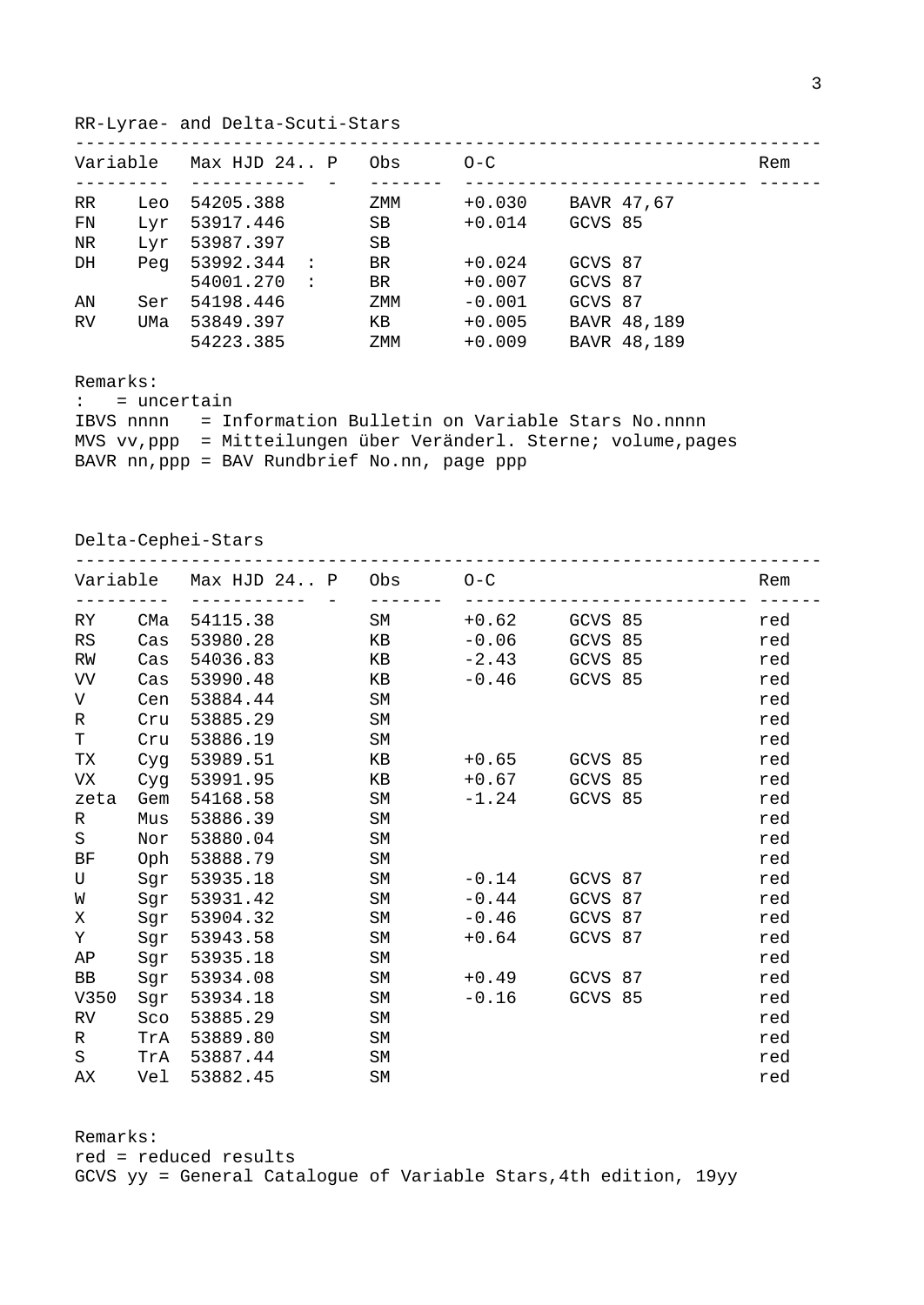Mirastars

| Variable Ph. JD24 Magn. |  |                                |             | Obs.                            |              |                   |                                                                                                                                                                                                                                                                                                                                                                                              | Variable Ph. JD24 Magn.       |                 | Obs.                            |
|-------------------------|--|--------------------------------|-------------|---------------------------------|--------------|-------------------|----------------------------------------------------------------------------------------------------------------------------------------------------------------------------------------------------------------------------------------------------------------------------------------------------------------------------------------------------------------------------------------------|-------------------------------|-----------------|---------------------------------|
| R                       |  | And Max 53832                  | <br>8.0:VOH | $- - - -$                       | U            | $- - - - - - - -$ | $\frac{1}{2} \frac{1}{2} \frac{1}{2} \frac{1}{2} \frac{1}{2} \frac{1}{2} \frac{1}{2} \frac{1}{2} \frac{1}{2} \frac{1}{2} \frac{1}{2} \frac{1}{2} \frac{1}{2} \frac{1}{2} \frac{1}{2} \frac{1}{2} \frac{1}{2} \frac{1}{2} \frac{1}{2} \frac{1}{2} \frac{1}{2} \frac{1}{2} \frac{1}{2} \frac{1}{2} \frac{1}{2} \frac{1}{2} \frac{1}{2} \frac{1}{2} \frac{1}{2} \frac{1}{2} \frac{1}{2} \frac{$ | CVn Max 53888                 | 222 222<br>10.3 | МX                              |
| Υ                       |  | And Min 54059                  | 14.3        | $\ensuremath{\text{MX}}\xspace$ | $\mathbf T$  |                   |                                                                                                                                                                                                                                                                                                                                                                                              | CMi Max 53760                 | 10.1            | МX                              |
| SV                      |  | And Min 53698                  | 14.0        | МX                              | R            |                   |                                                                                                                                                                                                                                                                                                                                                                                              | Cas Max 53969                 | 4.9             | <b>WNK</b>                      |
|                         |  | Min 54021                      | 14.3        | МX                              | $\mathbf{V}$ |                   |                                                                                                                                                                                                                                                                                                                                                                                              | Cas Max 53522                 | 7.9             | <b>VOH</b>                      |
| TU                      |  | And Max 53694                  | 8.4         | <b>VOH</b>                      |              |                   |                                                                                                                                                                                                                                                                                                                                                                                              | Max 53750                     | 7.5             | <b>VOH</b>                      |
|                         |  | Max 54007                      | 8.1         | <b>VOH</b>                      |              |                   |                                                                                                                                                                                                                                                                                                                                                                                              | Max 53972                     | 7.2             | <b>RCR</b>                      |
| ΥZ                      |  | And Max 53679                  | 10.3        | MX                              |              |                   |                                                                                                                                                                                                                                                                                                                                                                                              | Max 53982                     | 7.8             | <b>VOH</b>                      |
|                         |  | Max 54088                      | 10.8        | МX                              | W            |                   |                                                                                                                                                                                                                                                                                                                                                                                              | Cas Max 53545                 | 9.0             | <b>VOH</b>                      |
|                         |  | Aqr Max 54047:                 | 7.0         | SΜ                              | S            |                   |                                                                                                                                                                                                                                                                                                                                                                                              | Cep Max 53463                 | 7.3             | <b>VOH</b>                      |
| R                       |  |                                | 6.6         |                                 |              |                   |                                                                                                                                                                                                                                                                                                                                                                                              |                               |                 |                                 |
| R                       |  | Agl Max 53988<br>Agl Max 54001 | 9.9         | RCR<br>MX                       |              |                   |                                                                                                                                                                                                                                                                                                                                                                                              | Min 53677: 10.5:<br>Min 53693 |                 | NMN                             |
| TV                      |  |                                |             | МX                              |              |                   |                                                                                                                                                                                                                                                                                                                                                                                              |                               | 11.0            | VOH                             |
| ΗI                      |  | Aql Max 53668                  | 10.9        |                                 | T            |                   |                                                                                                                                                                                                                                                                                                                                                                                              | Max 53945                     | 7.9             | <b>VOH</b>                      |
|                         |  | Max 53948                      | 10.8        | MX                              |              |                   |                                                                                                                                                                                                                                                                                                                                                                                              | Cep Min 53466                 | 10.3            | VOH                             |
| QZ                      |  | Aql Max 53664                  | 11.4        | $\ensuremath{\text{MX}}\xspace$ |              |                   |                                                                                                                                                                                                                                                                                                                                                                                              | Max 53675                     | 6.1             | VOH                             |
| RT                      |  | Ari Max 53707                  | 11.2        | MX                              |              |                   |                                                                                                                                                                                                                                                                                                                                                                                              | Min 53864                     | 9.6             | МX                              |
| R                       |  | Aur Max 53591                  | 7.9         | <b>VOH</b>                      |              |                   |                                                                                                                                                                                                                                                                                                                                                                                              | Min 53870                     | 10.0            | <b>VOH</b>                      |
|                         |  | Max 54039                      | 7.2         | <b>VOH</b>                      |              |                   |                                                                                                                                                                                                                                                                                                                                                                                              | Max 54041                     | 5.2             | SΜ                              |
| W                       |  | Aur Max 53807                  | 8.6         | MX                              |              |                   |                                                                                                                                                                                                                                                                                                                                                                                              | Max 54054                     | 5.8             | МX                              |
|                         |  | Max 54098                      | 9.3         | MX                              |              |                   |                                                                                                                                                                                                                                                                                                                                                                                              | Max 54054                     | 5.8             | <b>RCR</b>                      |
| Χ                       |  | Aur Max 53544                  | 7.8         | VOH                             |              |                   |                                                                                                                                                                                                                                                                                                                                                                                              | Max 54056                     | 6.2             | VOH                             |
|                         |  | Max 53711                      | 8.2         | <b>VOH</b>                      | Υ            |                   |                                                                                                                                                                                                                                                                                                                                                                                              | Cep Max 53776                 | 9.3             | МX                              |
|                         |  | Max 54041                      | 8.1         | <b>VOH</b>                      | Ζ            |                   |                                                                                                                                                                                                                                                                                                                                                                                              | Cep Max 53863                 | 11.6            | МX                              |
| UV                      |  | Aur Max 53631                  | 7.7         | $\texttt{NMN}$                  | BF           |                   |                                                                                                                                                                                                                                                                                                                                                                                              | Cep Max 54044                 | 11.3            | МX                              |
|                         |  | Max 53654                      | 7.6         | <b>VOH</b>                      | X            |                   |                                                                                                                                                                                                                                                                                                                                                                                              | Cet Max 53708                 | 8.8             | MX                              |
|                         |  | Max 54060                      | 8.6         | <b>VOH</b>                      |              |                   |                                                                                                                                                                                                                                                                                                                                                                                              | Min 53793                     | 13.6            | МX                              |
| VX                      |  | Aur Max 53827                  | 8.5         | МX                              | S            |                   |                                                                                                                                                                                                                                                                                                                                                                                              | CrB Min 53503                 | 12.3            | <b>VOH</b>                      |
| AC                      |  | Aur Max 53786                  | 9.9         | МX                              |              |                   |                                                                                                                                                                                                                                                                                                                                                                                              | Max 53641                     | 6.8             | <b>VOH</b>                      |
| НT                      |  | Aur Max 53853                  | 9.8         | МX                              |              |                   |                                                                                                                                                                                                                                                                                                                                                                                              | Min 53884                     | 12.7            | VOH                             |
| R                       |  | Boo Max 53474                  | 7.4         | <b>VOH</b>                      |              |                   |                                                                                                                                                                                                                                                                                                                                                                                              | Max 54010                     | 7.4             | VOH                             |
|                         |  | Max 53686                      | 7.0         | <b>VOH</b>                      | Χ            |                   |                                                                                                                                                                                                                                                                                                                                                                                              | CrB Min 53959                 | 13.8            | МX                              |
|                         |  | Min 53805                      | 12.4        | <b>VOH</b>                      | R            |                   |                                                                                                                                                                                                                                                                                                                                                                                              | Cyg Max 53551                 | 7.9             | <b>VOH</b>                      |
|                         |  | Max 53925                      | 7.0         | RCR                             |              |                   |                                                                                                                                                                                                                                                                                                                                                                                              | Max 53925                     | 7.4             | <b>RCR</b>                      |
|                         |  | Max 53928                      | 7.3         | <b>VOH</b>                      |              |                   |                                                                                                                                                                                                                                                                                                                                                                                              | Max 53945                     | 7.2             | VOH                             |
|                         |  | Max 54141                      | 7.5         | <b>VOH</b>                      |              |                   |                                                                                                                                                                                                                                                                                                                                                                                              | Max 53946                     | 6.0             | WNK                             |
| S                       |  | Boo Max 53420                  | 8.7         | <b>VOH</b>                      | U            |                   |                                                                                                                                                                                                                                                                                                                                                                                              | Cyg Min 53643                 | 10.9            | <b>VOH</b>                      |
|                         |  | Max 53689                      | 8.4         | <b>VOH</b>                      |              |                   |                                                                                                                                                                                                                                                                                                                                                                                              | Max 53868                     | 9.3             | <b>VOH</b>                      |
|                         |  | Max 53954                      | 8.9         | <b>VOH</b>                      |              |                   |                                                                                                                                                                                                                                                                                                                                                                                              | Min 54077                     | 11.1            | <b>VOH</b>                      |
| RR                      |  | Boo Min 53877                  | 14.0        | MX                              | Ζ            |                   |                                                                                                                                                                                                                                                                                                                                                                                              | Cyg Max 53567                 | 8.8             | <b>VOH</b>                      |
|                         |  | Max 53964                      | 9.4         | МX                              |              |                   |                                                                                                                                                                                                                                                                                                                                                                                              | Max 53832:                    | 8.3             | <b>VOH</b>                      |
| RT                      |  | Boo Min 53912                  | 13.4        | МX                              |              |                   |                                                                                                                                                                                                                                                                                                                                                                                              | Max 54100: 10.0               |                 | <b>VOH</b>                      |
| Т                       |  | Cam Max 53856                  | 7.7         | WNK                             | RT           |                   |                                                                                                                                                                                                                                                                                                                                                                                              | Cyg Max 53525                 | 7.9             | VOH                             |
| Χ                       |  | Cam Min 53804                  | 12.8        | МX                              |              |                   |                                                                                                                                                                                                                                                                                                                                                                                              | Max 53713                     | 6.7             | <b>VOH</b>                      |
|                         |  | Max 53878                      | 7.5         | MX                              |              |                   |                                                                                                                                                                                                                                                                                                                                                                                              | Min 53816                     | 12.1            | VOH                             |
|                         |  | Min 53951                      | 12.7        | MX                              |              |                   |                                                                                                                                                                                                                                                                                                                                                                                              | Max 53915                     | 8.1             | <b>VOH</b>                      |
|                         |  | Max 54018                      | 7.6         | MX                              |              |                   |                                                                                                                                                                                                                                                                                                                                                                                              | Min 54019                     | 12.2            | <b>VOH</b>                      |
|                         |  | Min 54093                      | 13.1        | $\ensuremath{\text{MX}}\xspace$ |              |                   |                                                                                                                                                                                                                                                                                                                                                                                              | Max 54096                     | 8.0             | VOH                             |
| SU                      |  | Cam Max 53664                  | 9.6         | MX                              | TY           |                   |                                                                                                                                                                                                                                                                                                                                                                                              | Cyg Max 53599                 | 9.6             | <b>VOH</b>                      |
| R                       |  | CVn Max 53442                  | 7.6         | <b>VOH</b>                      |              |                   |                                                                                                                                                                                                                                                                                                                                                                                              | Max 53945                     | 9.5             | VOH                             |
|                         |  | Max 53775                      | 7.5         | <b>VOH</b>                      | AМ           |                   |                                                                                                                                                                                                                                                                                                                                                                                              | Cyg Max 53695                 | 11.3            | МX                              |
|                         |  | Min 53943                      | 12.2        | <b>VOH</b>                      | AU           |                   |                                                                                                                                                                                                                                                                                                                                                                                              | Cyg Max 54023                 | 9.8             | $\ensuremath{\text{MX}}\xspace$ |
|                         |  | Max 54102                      | 6.6         | <b>VOH</b>                      | BG           |                   |                                                                                                                                                                                                                                                                                                                                                                                              | Cyg Max 53513                 | 10.1            | <b>VOH</b>                      |
|                         |  |                                |             |                                 |              |                   |                                                                                                                                                                                                                                                                                                                                                                                              |                               |                 |                                 |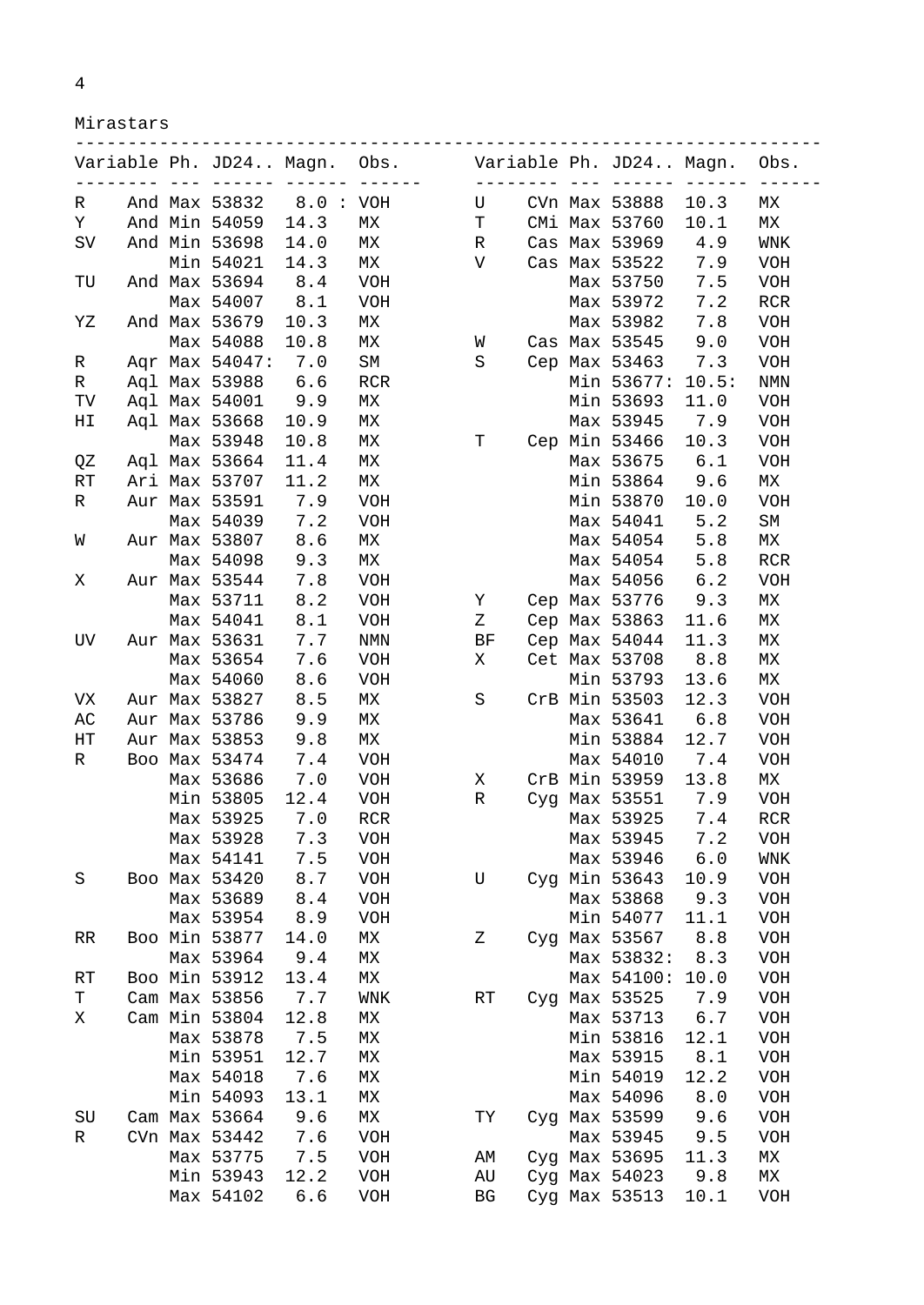Mirastars

|     |  | Variable Ph. JD24 Magn. |      | Obs.<br>$- - -$ |           | $\begin{array}{ccccccccc} \multicolumn{2}{c}{} & \multicolumn{2}{c}{} & \multicolumn{2}{c}{} & \multicolumn{2}{c}{} & \multicolumn{2}{c}{} & \multicolumn{2}{c}{} & \multicolumn{2}{c}{} & \multicolumn{2}{c}{} & \multicolumn{2}{c}{} & \multicolumn{2}{c}{} & \multicolumn{2}{c}{} & \multicolumn{2}{c}{} & \multicolumn{2}{c}{} & \multicolumn{2}{c}{} & \multicolumn{2}{c}{} & \multicolumn{2}{c}{} & \multicolumn{2}{c}{} & \multicolumn{2}{c}{} & \multicolumn{2}{c}{} & \mult$ | Variable Ph. JD24 Magn. |      | Obs.             |
|-----|--|-------------------------|------|-----------------|-----------|---------------------------------------------------------------------------------------------------------------------------------------------------------------------------------------------------------------------------------------------------------------------------------------------------------------------------------------------------------------------------------------------------------------------------------------------------------------------------------------|-------------------------|------|------------------|
| ВG  |  | Cyg Min 53676           | 11.9 | <b>VOH</b>      | R         |                                                                                                                                                                                                                                                                                                                                                                                                                                                                                       | Leo Max 53846           | 5.3  | <b>VOH</b>       |
|     |  | Max 53809               | 10.1 | <b>VOH</b>      |           |                                                                                                                                                                                                                                                                                                                                                                                                                                                                                       | Max 53848               | 5.2  | SM               |
|     |  | Min 53954               | 12.1 | <b>VOH</b>      |           |                                                                                                                                                                                                                                                                                                                                                                                                                                                                                       | Max 53849               | 5.5  | <b>RCR</b>       |
|     |  | Max 54054               | 10.1 | <b>VOH</b>      |           |                                                                                                                                                                                                                                                                                                                                                                                                                                                                                       | Max 54160               | 5.85 | SM               |
| CN  |  | Cyg Max 53538           | 9.3  | <b>VOH</b>      |           |                                                                                                                                                                                                                                                                                                                                                                                                                                                                                       | Max 54163               | 5.7  | HO               |
|     |  | Max 53756               | 10.4 | <b>VOH</b>      | S         |                                                                                                                                                                                                                                                                                                                                                                                                                                                                                       | Leo Max 53833           | 10.1 | МX               |
|     |  | Max 53948               | 9.4  | <b>VOH</b>      | S         |                                                                                                                                                                                                                                                                                                                                                                                                                                                                                       | LMi Min 53841           | 14.2 | МX               |
|     |  | Max 54147               | 9.6  | VOH             | R         |                                                                                                                                                                                                                                                                                                                                                                                                                                                                                       | Lep Min 53679           | 10.7 | VOH              |
| GP  |  | Cyg Max 53636           | 11.8 | MX              |           |                                                                                                                                                                                                                                                                                                                                                                                                                                                                                       | Min 54122               | 10.0 | <b>VOH</b>       |
| LV  |  | Cyg Max 53681           | 10.8 | МX              | W         |                                                                                                                                                                                                                                                                                                                                                                                                                                                                                       | Lyn Max 53809           | 9.8  | МX               |
| chi |  | Cyg Max 53550           | 5.4  | <b>VOH</b>      |           |                                                                                                                                                                                                                                                                                                                                                                                                                                                                                       | Max 54095               | 9.6  | МX               |
|     |  | Max 53947:              | 3.55 | SM              | W         |                                                                                                                                                                                                                                                                                                                                                                                                                                                                                       | Lyr Max 53579           | 8.2  | <b>VOH</b>       |
|     |  | Max 53950               | 3.5  | <b>VOH</b>      |           |                                                                                                                                                                                                                                                                                                                                                                                                                                                                                       | Max 53767               | 7.5  | <b>VOH</b>       |
|     |  | Max 53951               | 3.4  | WNK             |           |                                                                                                                                                                                                                                                                                                                                                                                                                                                                                       | Max 53963               | 8.3  | VOH              |
| RU  |  | Del Max 54019           | 11.2 | МX              | RW        |                                                                                                                                                                                                                                                                                                                                                                                                                                                                                       | Lyr Max 54030           | 10.7 | МX               |
| W   |  | Dra Max 53963           | 10.4 | МX              | UW        |                                                                                                                                                                                                                                                                                                                                                                                                                                                                                       | Lyr Max 53947           | 11.5 | МX               |
| Χ   |  | Dra Max 53972           | 11.1 | МX              | VZ        |                                                                                                                                                                                                                                                                                                                                                                                                                                                                                       |                         | 10.5 | МX               |
| RT  |  | Dra Min 53960           |      |                 |           |                                                                                                                                                                                                                                                                                                                                                                                                                                                                                       | Lyr Max $54010$         | 12.1 | МX               |
|     |  |                         | 14.6 | МX              | AВ        |                                                                                                                                                                                                                                                                                                                                                                                                                                                                                       | Lyr Max 53959           |      |                  |
|     |  | Max 54092               | 10.5 | MX              | ЕL        |                                                                                                                                                                                                                                                                                                                                                                                                                                                                                       | Lyr Max 53582           | 12.9 | ${\tt M}{\tt X}$ |
| RV  |  | Dra Min 53904           | 14.4 | MX              | Χ         |                                                                                                                                                                                                                                                                                                                                                                                                                                                                                       | Oph Max 53476           | 6.7  | VOH              |
| R   |  | Gem Max 53717           | 7.3  | <b>VOH</b>      |           |                                                                                                                                                                                                                                                                                                                                                                                                                                                                                       | Min 53653               | 8.6  | <b>VOH</b>       |
| ΒP  |  | Gem Max 53684           | 10.7 | <b>VOH</b>      |           |                                                                                                                                                                                                                                                                                                                                                                                                                                                                                       | Max 53805               | 6.0  | VOH              |
| S   |  | Her Max 53650           | 7.9  | <b>VOH</b>      |           |                                                                                                                                                                                                                                                                                                                                                                                                                                                                                       | Min 53995               | 8.5  | VOH              |
|     |  | Max 53956               | 7.3  | WNK             | RX        |                                                                                                                                                                                                                                                                                                                                                                                                                                                                                       | Oph Max 53993           | 10.4 | МX               |
|     |  | Max 53969               | 7.4  | <b>VOH</b>      | SS        |                                                                                                                                                                                                                                                                                                                                                                                                                                                                                       | Oph Min 53972           | 13.2 | МX               |
| Т   |  | Her Max 53541           | 7.7  | <b>VOH</b>      | AY        |                                                                                                                                                                                                                                                                                                                                                                                                                                                                                       | Oph Max 53639           | 10.8 | МX               |
|     |  | Max 53705               | 8.1  | <b>VOH</b>      |           |                                                                                                                                                                                                                                                                                                                                                                                                                                                                                       | Max 54032               | 10.4 | МX               |
|     |  | Max 53871               | 8.6  | <b>VOH</b>      | U         |                                                                                                                                                                                                                                                                                                                                                                                                                                                                                       | Ori Max 53765           | 6.7  | <b>VOH</b>       |
|     |  | Max 54030               | 7.9  | <b>VOH</b>      |           |                                                                                                                                                                                                                                                                                                                                                                                                                                                                                       | Min 54055: 11.4         |      | <b>VOH</b>       |
| U   |  | Her Max 53514           | 7.0  | <b>VOH</b>      | RR        |                                                                                                                                                                                                                                                                                                                                                                                                                                                                                       | Ori Max 54096           | 10.3 | МX               |
|     |  | Max 53936               | 7.8  | VOH             | R         |                                                                                                                                                                                                                                                                                                                                                                                                                                                                                       | Peg Max 53724           | 8.1  | VOH              |
|     |  | Max 53936               | 7.4  | WNK             |           |                                                                                                                                                                                                                                                                                                                                                                                                                                                                                       | Max 54099               | 7.6  | <b>VOH</b>       |
| W   |  | Her Max 53443           | 8.7  | VOH             | RV        |                                                                                                                                                                                                                                                                                                                                                                                                                                                                                       | Peg Max 53745           | 11.8 | МX               |
|     |  | Max 53728               | 8.1  | <b>VOH</b>      | DG        |                                                                                                                                                                                                                                                                                                                                                                                                                                                                                       | Peg Max 53638           | 11.1 | МX               |
|     |  | Max 54007               | 9.0  | <b>VOH</b>      | R         |                                                                                                                                                                                                                                                                                                                                                                                                                                                                                       | Per Max 53769           | 9.3  | МX               |
| RS  |  | Her Max 53695           | 8.3  | VOH             |           |                                                                                                                                                                                                                                                                                                                                                                                                                                                                                       | Min 54090               | 13.9 | МX               |
|     |  | Max 53925               | 8.3  | <b>VOH</b>      | U         |                                                                                                                                                                                                                                                                                                                                                                                                                                                                                       | Per Max 53649           | 8.1  | <b>VOH</b>       |
|     |  | Max 53925               | 8.3  | <b>VOH</b>      |           |                                                                                                                                                                                                                                                                                                                                                                                                                                                                                       | Max 53986               | 8.3  | <b>VOH</b>       |
|     |  | Max 54146               | 8.6  | <b>VOH</b>      | Υ         |                                                                                                                                                                                                                                                                                                                                                                                                                                                                                       | Per Max 53631           | 9.0  | <b>VOH</b>       |
| RY  |  | Her Min 53938           | 14.0 | МX              |           |                                                                                                                                                                                                                                                                                                                                                                                                                                                                                       | Min 53778               | 10.3 | <b>VOH</b>       |
| SS  |  | Her Min 54105           | 9.6  | <b>VOH</b>      |           |                                                                                                                                                                                                                                                                                                                                                                                                                                                                                       | Min 54027               | 10.3 | VOH              |
| SΥ  |  | Her Min 53934           | 11.0 | МX              | ΑI        |                                                                                                                                                                                                                                                                                                                                                                                                                                                                                       | Per Max 54030           | 11.6 | МX               |
| VY  |  | Her Max 53611           | 9.8  | МX              | U         |                                                                                                                                                                                                                                                                                                                                                                                                                                                                                       | Psc Min 53762           | 14.6 | МX               |
|     |  | Max 53922               | 10.8 | МX              | W         |                                                                                                                                                                                                                                                                                                                                                                                                                                                                                       | Psc Max 53626           | 10.7 | МX               |
| ΧZ  |  | Her Max 53984           | 10.9 | MX              | R         |                                                                                                                                                                                                                                                                                                                                                                                                                                                                                       | Tau Max 53677           | 8.1  | <b>VOH</b>       |
| CF  |  | Her Max 54010           | 9.6  | MX              | V         |                                                                                                                                                                                                                                                                                                                                                                                                                                                                                       | Tau Min 54094           | 14.2 | МX               |
| DS  |  | Her Max 53604           | 10.6 | МX              | <b>RX</b> |                                                                                                                                                                                                                                                                                                                                                                                                                                                                                       | Tau Min 53791           | 14.5 | MX               |
| FU  |  | Her Max 53937           | 11.0 | MX              | VX        |                                                                                                                                                                                                                                                                                                                                                                                                                                                                                       | Tau Max 53765           | 9.5  | МX               |
| S   |  | Lac Min 54025           | 13.3 | МX              |           |                                                                                                                                                                                                                                                                                                                                                                                                                                                                                       | Max 54074               | 9.6  | МX               |
| SU  |  | Lac Max 53707           | 11.5 | MX              | R         |                                                                                                                                                                                                                                                                                                                                                                                                                                                                                       | Tri Max 53754           | 5.7  | <b>VOH</b>       |
| R   |  | Leo Min 53710           | 9.4  | <b>VOH</b>      |           |                                                                                                                                                                                                                                                                                                                                                                                                                                                                                       | Max 54009               | 6.0  | <b>VOH</b>       |
|     |  |                         |      |                 |           |                                                                                                                                                                                                                                                                                                                                                                                                                                                                                       |                         |      |                  |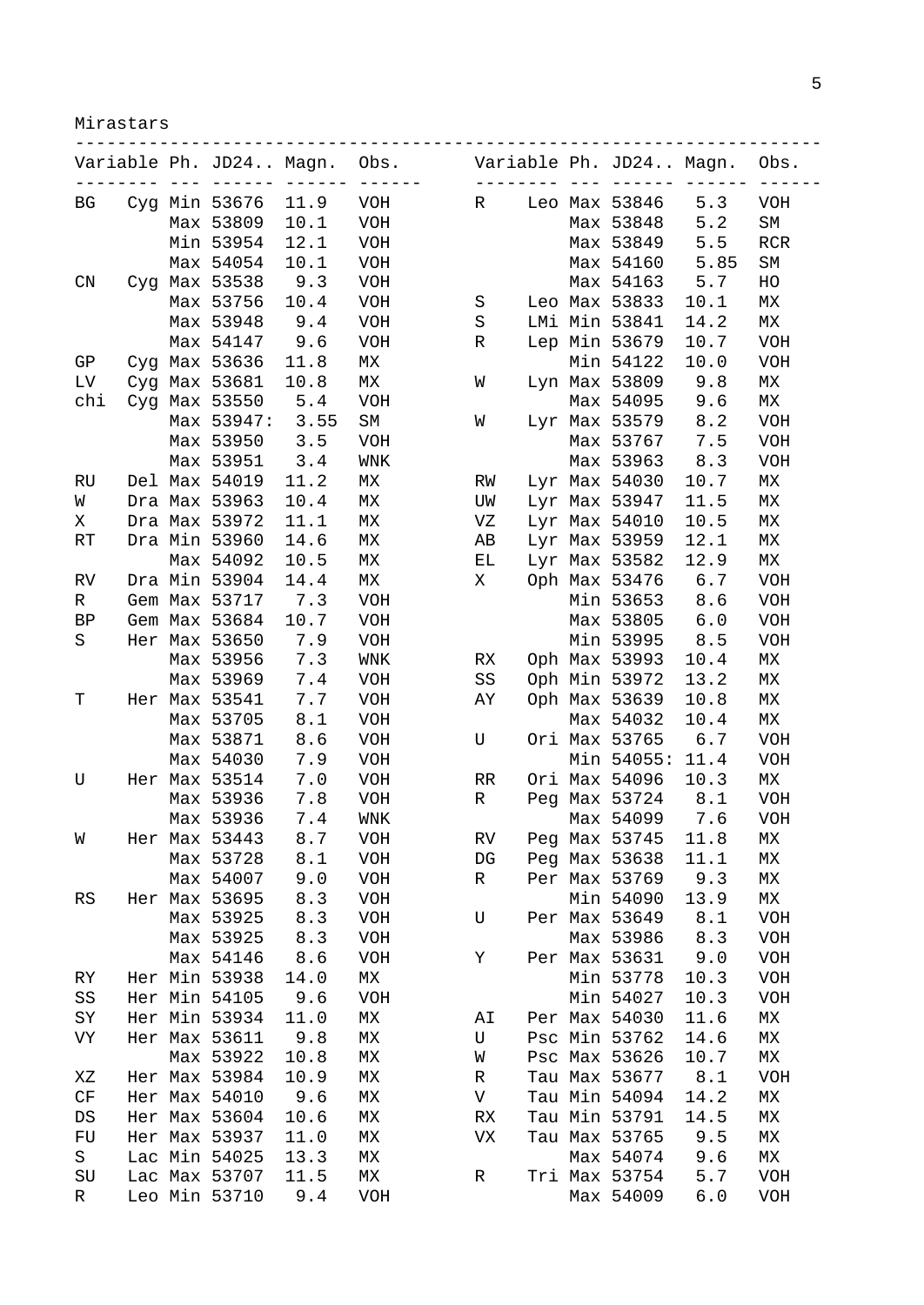|   | I       |   |  |  |
|---|---------|---|--|--|
|   |         | I |  |  |
| w | I<br>۰. |   |  |  |

Mirastars

|   |  |               |      | Variable Ph. JD24 Magn. Obs. |   |  | Variable Ph. JD24 Magn. |      | Obs.       |
|---|--|---------------|------|------------------------------|---|--|-------------------------|------|------------|
| R |  | Tri Max 54010 | 6.0  | WNK                          | т |  | UMi Min 53659           | 10.9 | <b>VOH</b> |
| R |  | UMa Max 53422 | 7.2  | <b>VOH</b>                   |   |  | Max 53834:              | 10.7 | <b>VOH</b> |
|   |  | Max 53730     | 7.9  | <b>VOH</b>                   |   |  | Max 54069               | 9.8  | <b>VOH</b> |
|   |  | Min 53910     | 13.4 | MX                           | U |  | UMi Max 53483           | 8.2  | <b>VOH</b> |
|   |  | Max 54031     | 8.0  | <b>VOH</b>                   |   |  | Min 53659               | 10.9 | <b>VOH</b> |
| S |  | UMa Max 53432 | 7.9  | <b>VOH</b>                   |   |  | Max 53825               | 8.3  | VOH        |
|   |  | Max 53662     | 7.8  | <b>VOH</b>                   |   |  | Min 53991               | 11.3 | <b>VOH</b> |
|   |  | Max 53893     | 7.6  | WNK                          | R |  | Vir Max 53460           | 7.7  | <b>VOH</b> |
|   |  | Max 53903     | 8.4  | <b>VOH</b>                   |   |  | Max 53750               | 7.0  | <b>VOH</b> |
|   |  | Max 54122     | 8.0  | <b>VOH</b>                   |   |  | Min 53802               | 10.9 | VOH        |
| T |  | UMa Max 53821 | 7.2  | <b>VOH</b>                   |   |  | Max 53832               | 7.3  | <b>VOH</b> |
|   |  | Max 53822     | 7.1  | <b>RCR</b>                   |   |  | Min 54105               | 11.5 | <b>VOH</b> |
|   |  | Max 54069     | 7.3  | <b>VOH</b>                   | R |  | Vul Max 53525           | 8.1  | <b>VOH</b> |
| S |  | UMi Max 53812 | 8.2  | <b>VOH</b>                   |   |  | Max 53671               | 8.4  | VOH        |
|   |  | Min 53874     | 12.8 | <b>VOH</b>                   |   |  | Max 53937               | 8.6  | VOH        |
|   |  | Max 54035     | 8.7  | <b>VOH</b>                   |   |  | Max 54064               | 8.4  | <b>VOH</b> |
| т |  | UMi Max 53483 | 8.2  | <b>VOH</b>                   |   |  |                         |      |            |

Remarks

: = uncertain

All Magnitudes using the Harvard-System (AAVSO charts)

## Semiregular- and RV-Tauri-Stars

|     |  |                    |      | Variable Ph. JD24 Magn. Obs. Variable Ph. JD24 Magn. Obs. |    |  |                   |     |            |
|-----|--|--------------------|------|-----------------------------------------------------------|----|--|-------------------|-----|------------|
| UX. |  | And Max 53657 8.2  |      | NMN NOW NOTES                                             | RR |  | CrB Min 53589 7.9 |     | <b>VOH</b> |
| AO. |  | And Min 53797      | 9.3  | <b>VOH</b>                                                |    |  | Max 53650:        | 7.4 | <b>VOH</b> |
| S   |  | Agl Min 53633      | 11.4 | VOH                                                       |    |  | Min 53771         | 8.0 | VOH        |
|     |  | Min 54044          | 11.8 | VOH                                                       |    |  | Max 53954         | 7.3 | <b>VOH</b> |
| Т   |  | Ari Min 53720      | 11.0 | VOH                                                       | W  |  | Cyg Max 53528     | 5.8 | <b>VOH</b> |
|     |  | Min 54050          | 10.5 | VOH                                                       |    |  | Min 53583         | 7.1 | VOH        |
| Z   |  | Aur Max 53628:     | 9.7  | VOH                                                       |    |  | Max 53640         | 6.4 | <b>VOH</b> |
|     |  | Min 53682          | 11.2 | VOH                                                       |    |  | Min 53708         | 6.8 | <b>VOH</b> |
|     |  | Max 53727          | 9.6  | VOH                                                       |    |  | Max 54113         | 5.3 | <b>VOH</b> |
|     |  | Min 54002          | 11.1 | VOH                                                       | RS |  | Cyg Min 53432:    | 9.7 | VOH        |
|     |  | Max 54065          | 9.7  | <b>VOH</b>                                                |    |  | Max 53709         | 7.3 | <b>VOH</b> |
| V   |  | Boo Min 53224      | 9.9  | <b>SO</b>                                                 |    |  | Min 53843         | 8.9 | VOH        |
|     |  | Min 53462          | 9.6  | <b>VOH</b>                                                |    |  | Max 54114         | 7.2 | <b>VOH</b> |
|     |  | Max 53576          | 8.2  | <b>VOH</b>                                                | RU |  | Cyg Max 53559     | 8.4 | <b>VOH</b> |
|     |  | Max 53866          | 8.5  | VOH                                                       |    |  | Min 53701         | 8.7 | <b>VOH</b> |
| SV. |  | Cas Max 53694      | 8.9  | <b>NMN</b>                                                |    |  | Max 53994         | 8.1 | <b>VOH</b> |
| PZ  |  | Cas Max 53613      | 8.5  | <b>NMN</b>                                                | AF |  | Cyg Max 53545     | 6.6 | <b>VOH</b> |
|     |  | V365 Cas Max 53652 | 8.4  | <b>NMN</b>                                                |    |  | Max 53645         | 6.9 | <b>VOH</b> |
|     |  | V465 Cas Min 53612 | 6.9  | <b>NMN</b>                                                |    |  | Min 53680         | 7.7 | VOH        |
|     |  | Max 53633          | 6.2  | <b>NMN</b>                                                |    |  | Min 53793         | 7.5 | <b>VOH</b> |
| rho |  | Cas Max 53216      | 4.4  | BR                                                        |    |  | Max 53928         | 6.7 | <b>SM</b>  |
|     |  | Max 53545          | 4.3  | BR                                                        |    |  | Min 53965         | 7.9 | <b>VOH</b> |
| RR. |  | CrB Max 53546:     | 7.2  | VOH                                                       |    |  | Max 54025:        | 7.0 | <b>VOH</b> |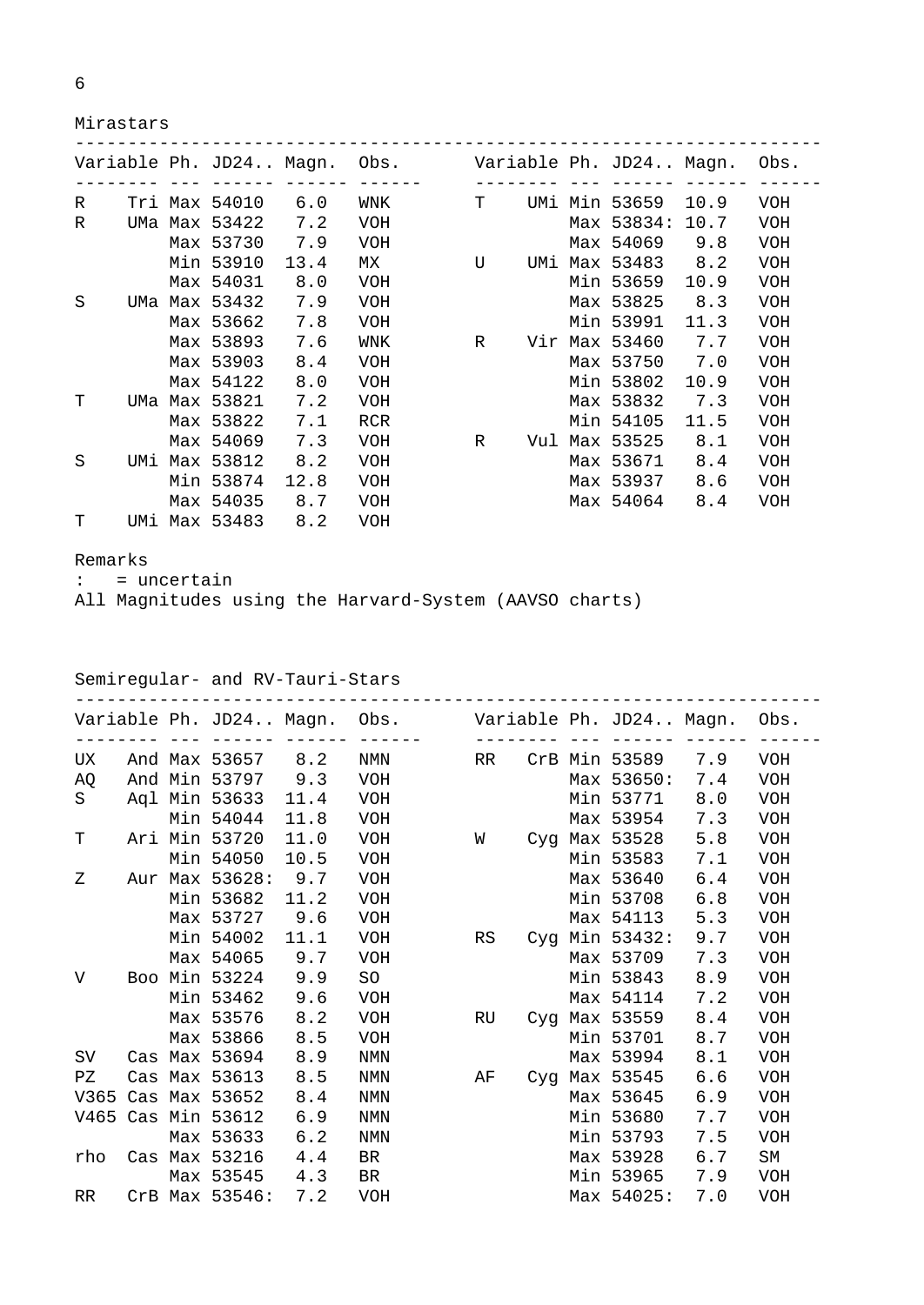Semiregular- and RV-Tauri-Stars

|    |  |                         | ------------------ |                   |           |  |                         |      |            |
|----|--|-------------------------|--------------------|-------------------|-----------|--|-------------------------|------|------------|
|    |  | Variable Ph. JD24 Magn. |                    | Obs.<br>$- - - -$ | $- -$     |  | Variable Ph. JD24 Magn. |      | Obs.       |
| ΑF |  | Cyg Max 54035:          | 6.65               | SM                | АC        |  | Her Min 54054           | 8.55 | SΜ         |
|    |  | Min 54075:              | 7.4                | <b>VOH</b>        |           |  | Min 54056               | 8.5  | <b>VOH</b> |
|    |  | Max 54112               | 6.9                | <b>VOH</b>        |           |  | Max 54071:              | 7.3  | <b>VOH</b> |
|    |  | Min 54156:              | 7.9                | <b>VOH</b>        | g         |  | Her Min 53653           | 5.8  | <b>VOH</b> |
| CH |  | Cyg Max 53682           | 7.2                | NMN               | RT        |  | Hya Max 54195           | 7.15 | SΜ         |
| GY |  | Cyg Max 54056           | 10.3               | <b>VOH</b>        | U         |  | Mon Min 53677           | 7.6  | <b>VOH</b> |
|    |  | V1339Cyg Min 53926      | 6.7                | <b>VOH</b>        |           |  | Min 53722               | 6.3  | <b>VOH</b> |
|    |  | Max 54057               | 6.3                | <b>VOH</b>        |           |  | Min 53766               | 7.5  | <b>VOH</b> |
|    |  | Max 54080               | 9.1                | <b>VOH</b>        |           |  | Min 54042               | 6.95 | SM         |
|    |  | Max 54153               | 9.5                | <b>VOH</b>        |           |  | Min 54042:              | 6.8  | <b>VOH</b> |
| U  |  | Del Min 53526           | 6.9                | <b>VOH</b>        |           |  | Max 54062               | 5.8  | <b>VOH</b> |
|    |  | Max 53581               | 6.1                | <b>VOH</b>        |           |  | Min 54084               | 7.0  | <b>VOH</b> |
|    |  | Min 53640               | 7.4                | <b>VOH</b>        |           |  | Max 54108:              | 5.8  | <b>VOH</b> |
|    |  | Min 53878               | 7.6                | <b>VOH</b>        |           |  | Min 54126               | 6.5  | <b>VOH</b> |
|    |  | Max 53951               | 7.0                | <b>VOH</b>        |           |  | Min 54175:              | 7.2  | <b>VOH</b> |
|    |  | Min 54013               | 7.5                | <b>VOH</b>        |           |  | Max 54193               | 6.0  | SM         |
|    |  | Max 54057               | 6.9                | <b>VOH</b>        | X         |  | Mon Max 54141           | 7.3  | SΜ         |
|    |  | Min 54093               | 7.2                | <b>VOH</b>        |           |  | alphaOri Max 53048      | 0.45 | BR         |
| S  |  | Dra Min 53709           | 9.2                | <b>VOH</b>        |           |  | Max 53637               | 0.65 | <b>BR</b>  |
|    |  | Max 54040               | 8.6                | <b>VOH</b>        |           |  | Min 53669               | 0.95 | <b>BR</b>  |
|    |  |                         | 9.2                |                   |           |  |                         |      |            |
|    |  | Min 54102               |                    | <b>VOH</b>        |           |  | Max 53765               | 0.4  | <b>BR</b>  |
| RY |  | Dra Min 53646           | 7.9                | NMN               | R         |  | Sct Min 53507           | 7.7  | <b>VOH</b> |
| SS |  | Gem Min 53486           | 9.5                | <b>VOH</b>        |           |  | Min 53652               | 7.5  | VOH        |
|    |  | Min 53665               | 9.6                | <b>VOH</b>        |           |  | Min 53795               | 7.4  | VOH        |
|    |  | Min 53755               | 9.6                | <b>VOH</b>        |           |  | Min 53929               | 7.6  | SΜ         |
|    |  | Min 54015               | 9.3                | <b>VOH</b>        |           |  | Min 53930               | 7.5  | <b>VOH</b> |
|    |  | Min 54105               | 9.6                | <b>VOH</b>        |           |  | Min 53932               | 7.45 | SG         |
| Χ  |  | Her Max 53508           | 6.5                | <b>VOH</b>        |           |  | Max 53992               | 5.0  | SΜ         |
|    |  | Min 53582               | 7.2                | <b>VOH</b>        | W         |  | Tri Min 53639           | 8.2  | VOH        |
|    |  | Max 53667               | 6.3                | <b>VOH</b>        |           |  | Max 53678               | 7.8  | VOH        |
|    |  | Max 53856               | 6.6                | <b>VOH</b>        |           |  | Min 53769               | 8.5  | VOH        |
|    |  | Min 53940               | 7.0                | <b>VOH</b>        | Υ         |  | UMa Max 53633           | 7.9  | NMN        |
|    |  | Max 54012               | 6.4                | <b>VOH</b>        | Ζ         |  | UMa Min 53137           | 8.5  | SO         |
| AC |  | Her Min 53490           | 8.5                | <b>VOH</b>        |           |  | Min 53409               | 8.3  | VOH        |
|    |  | Min 53523               | 8.5                | <b>VOH</b>        |           |  | Max 53464               | 6.7  | <b>VOH</b> |
|    |  | Min 53605               | 8.5                | <b>VOH</b>        |           |  | Max 53662               | 6.8  | VOH        |
|    |  | Min 53644               | 8.4                | <b>VOH</b>        |           |  | Min 53729               | 8.2  | <b>VOH</b> |
|    |  | Min 53683               | 8.4                | <b>VOH</b>        |           |  | Min 53909:              | 8.8  | VOH        |
|    |  | Min 53715               | 8.0                | <b>VOH</b>        |           |  | Max 54015               | 7.6  | <b>VOH</b> |
|    |  | Min 53753               | 8.5                | <b>VOH</b>        |           |  | Max 54101               | 8.3  | <b>VOH</b> |
|    |  | Max 53820:              | 7.3                | <b>VOH</b>        | <b>RY</b> |  | UMa Max 53717           | 7.1  | VOH        |
|    |  | Min 53903               | 8.15               | SM                |           |  | Min 53859               | 8.0  | VOH        |
|    |  | Max 53917:              | 7.2                | <b>VOH</b>        |           |  | Max 54033               | 7.1  | <b>VOH</b> |
|    |  | Max 53922               | 7.55               | SM                | RZ        |  | UMa Max 53770           | 9.1  | <b>VOH</b> |
|    |  | Min 53976               | 8.0                | <b>VOH</b>        |           |  | Max 54039               | 9.3  | VOH        |
|    |  | Min 53978               | 8.15               | SM                |           |  | Min 54130               | 10.2 | VOH        |
|    |  | Max 53998               | 7.25               | SM                | V         |  | UMi Max 53485           | 7.8  | VOH        |
|    |  | Max 54000:              | 7.3                | <b>VOH</b>        |           |  | Max 53698:              | 7.9  | <b>VOH</b> |
|    |  | Min 54019               | 7.75               | SM                |           |  | Min 53890               | 8.3  | <b>VOH</b> |
|    |  | Min 54022               | 8.0                | <b>VOH</b>        |           |  | Max 53928               | 7.8  | VOH        |
|    |  | Max 54041:              | 7.4                | <b>VOH</b>        |           |  | Min 53971               | 8.3  | <b>VOH</b> |
|    |  |                         |                    |                   |           |  |                         |      |            |